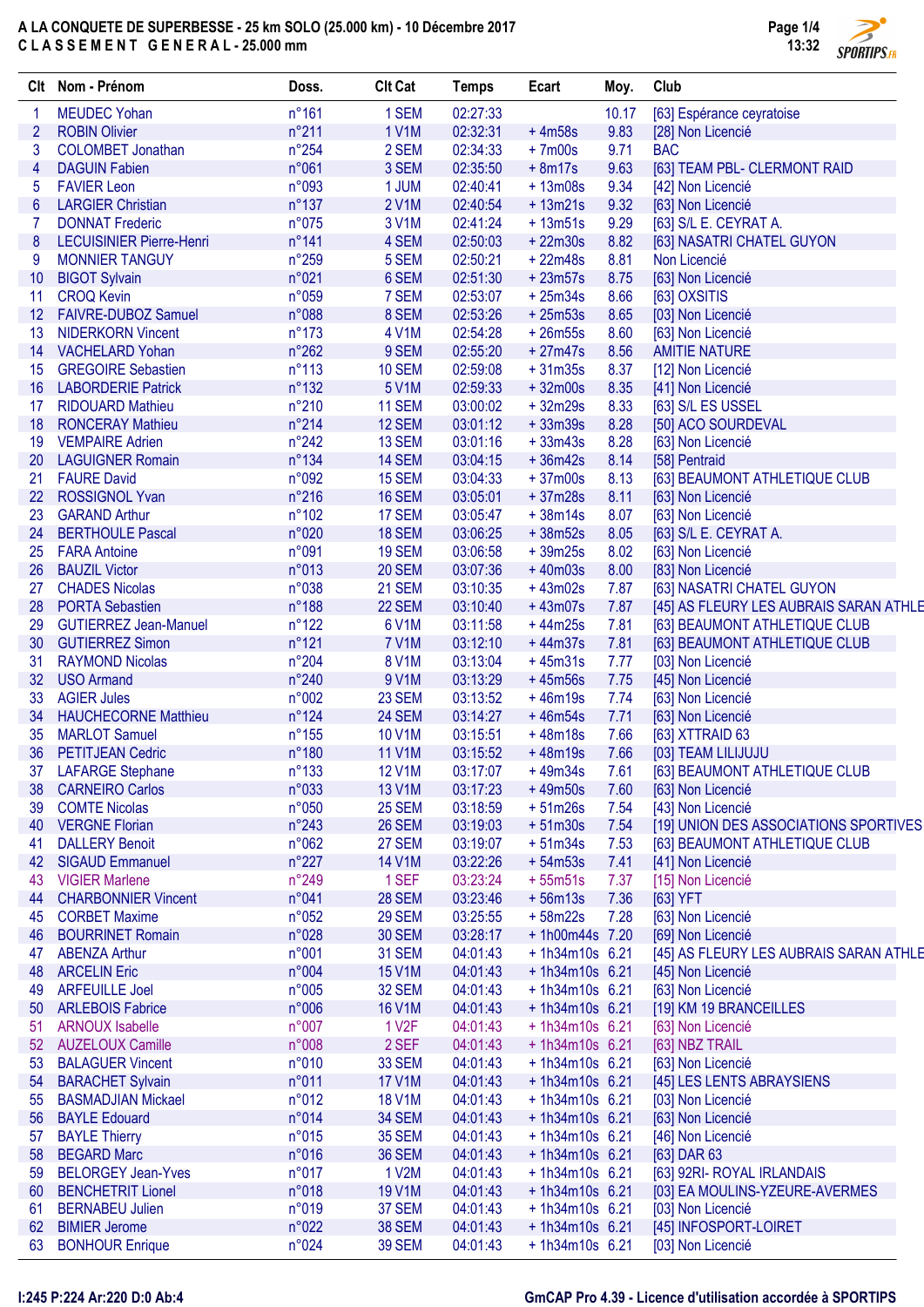# A LA CONQUETE DE SUPERBESSE - 25 km SOLO (25.000 km) - 10 Décembre 2017 C L A S S E M E N T G E N E R A L - 25.000 mm



| Clt | Nom - Prénom                 | Doss.          | <b>Clt Cat</b>     | <b>Temps</b> | Ecart            | Moy. | Club                                   |
|-----|------------------------------|----------------|--------------------|--------------|------------------|------|----------------------------------------|
| 64  | <b>BONIN Reginald</b>        | n°025          | 20 V1M             | 04:01:43     | +1h34m10s 6.21   |      | [03] Non Licencié                      |
| 65  | <b>BONNET Mickaël</b>        | n°026          | 40 SEM             | 04:01:43     | +1h34m10s 6.21   |      | [63] Clermont Gaelic FC                |
| 66  | <b>BOURDIN Regis</b>         | n°027          | 21 V1M             | 04:01:43     | $+1h34m10s$ 6.21 |      | [37] USEAB Running                     |
| 67  | <b>BRUN Patrick</b>          | n°030          | 22 V1M             | 04:01:43     | +1h34m10s 6.21   |      | [19] Non Licencié                      |
| 68  | <b>BUSSEROLLES Jerome</b>    | n°031          | 23 V1M             | 04:01:43     | + 1h34m10s 6.21  |      | [03] Non Licencié                      |
| 69  | <b>CADOT Didier</b>          | n°032          | 24 V1M             | 04:01:43     | $+1h34m10s$ 6.21 |      | [63] Non Licencié                      |
| 70  | <b>CAQUET Alexandre</b>      | $n^{\circ}256$ | 2 JUM              | 04:01:43     | $+1h34m10s$ 6.21 |      | borgwarner nining club                 |
| 71  | <b>CARTRON Jerome</b>        | n°034          | 25 V1M             | 04:01:43     | $+1h34m10s$ 6.21 |      | [63] Les Poch Trail                    |
| 72  | <b>CEBEILLAC Emmanuel</b>    | n°035          | 26 V1M             | 04:01:43     | $+1h34m10s$ 6.21 |      | [63] Non Licencié                      |
| 73  | <b>CHABANON Pierre</b>       | n°036          | 41 SEM             | 04:01:43     | $+1h34m10s$ 6.21 |      | [63] Non Licencié                      |
| 74  | <b>CHABAUD Gilles</b>        | n°037          | 2 V2M              | 04:01:43     | $+1h34m10s$ 6.21 |      | [03] Les Joggers Vichyssois            |
| 75  | <b>CHAIGNE Cecile</b>        | n°039          | 2 V <sub>2</sub> F | 04:01:43     | +1h34m10s 6.21   |      | [45] AS FLEURY LES AUBRAIS SARAN ATHLE |
| 76  | <b>CHAMBON Stephane</b>      | n°040          | <b>27 V1M</b>      | 04:01:43     | +1h34m10s 6.21   |      | [63] Royat Urban Trail Running Club    |
| 77  | <b>CHARLOT Frederic</b>      | n°042          | 28 V1M             | 04:01:43     | +1h34m10s 6.21   |      | [63] VOLVIC NATURA TRAIL               |
| 78  | <b>CHARPENTIER Philippe</b>  | n°043          | 42 SEM             | 04:01:43     | +1h34m10s 6.21   |      | [63] Non Licencié                      |
| 79  | <b>CHAUVET Benjamin</b>      | n°044          | 43 SEM             | 04:01:43     | $+1h34m10s$ 6.21 |      | [63] BEAUMONT ATHLETIQUE CLUB          |
| 80  | <b>CHAVAROCHE Olivier</b>    | n°045          | 29 V1M             | 04:01:43     | + 1h34m10s 6.21  |      | [03] Non Licencié                      |
| 81  | <b>CHAZALETTE Romain</b>     | n°046          | 44 SEM             | 04:01:43     | +1h34m10s 6.21   |      | [03] Non Licencié                      |
| 82  | <b>CHEREAU Michel</b>        | n°047          | 1 V3M              | 04:01:43     | $+1h34m10s$ 6.21 |      | [63] Non Licencié                      |
| 83  | <b>CHEVILLOT Pierre-Loic</b> | n°048          | 45 SEM             | 04:01:43     | +1h34m10s 6.21   |      | [63] Non Licencié                      |
| 84  | <b>CITERNE Pascal</b>        | n°049          | 3 V2M              | 04:01:43     | $+1h34m10s$ 6.21 |      | [63] Non Licencié                      |
| 85  | <b>COQUERY Julien</b>        | n°051          | 46 SEM             | 04:01:43     | $+1h34m10s$ 6.21 |      | [63] Non Licencié                      |
| 86  | <b>CORNELOUP Didier</b>      | n°053          | 4 V2M              | 04:01:43     | $+1h34m10s$ 6.21 |      | $[03]$ EAMYA                           |
| 87  | <b>CORRÉ Bruno</b>           | n°054          | 30 V1M             | 04:01:43     | $+1h34m10s$ 6.21 |      | [24] Non Licencié                      |
| 88  | <b>COSTE Catherine</b>       | n°055          | 3 V <sub>2</sub> F | 04:01:43     | $+1h34m10s$ 6.21 |      | [03] EA MOULINS-YZEURE-AVERMES         |
| 89  | <b>COUTANT Regis</b>         | n°057          | 31 V1M             | 04:01:43     | $+1h34m10s$ 6.21 |      | [87] AG PIERRE BUFFIERE                |
| 90  | <b>COUVE Michel</b>          | n°058          | 5 V2M              | 04:01:43     | $+1h34m10s$ 6.21 |      | [63] Non Licencié                      |
| 91  | <b>CROSNIER Sylvie</b>       | n°060          | 1 V3F              | 04:01:43     | +1h34m10s 6.21   |      | [45] AS FLEURY LES AUBRAIS SARAN ATHLE |
| 92  | <b>DAMIENS Patricia</b>      | n°063          | 4 V <sub>2</sub> F | 04:01:43     | $+1h34m10s$ 6.21 |      | [63] BEAUMONT ATHLETIQUE CLUB          |
| 93  | <b>DELMARÉS Gilles</b>       | n°067          | 32 V1M             | 04:01:43     | +1h34m10s 6.21   |      | [24] Les poumons de l'Extreme          |
| 94  | <b>DESNOS François</b>       | n°068          | 6 V2M              | 04:01:43     | + 1h34m10s 6.21  |      | [46] S/L PERIGORD NOIR A               |
| 95  | <b>DESPLAIGNES Cyril</b>     | n°069          | 47 SEM             | 04:01:43     | $+1h34m10s$ 6.21 |      | [03] Non Licencié                      |
| 96  | <b>DEVISSCHER Philippe</b>   | n°070          | <b>7 V2M</b>       | 04:01:43     | $+1h34m10s$ 6.21 |      | [63] Non Licencié                      |
| 97  | <b>DEZANDRE Sebastien</b>    | n°071          | 33 V1M             | 04:01:43     | $+1h34m10s$ 6.21 |      | [63] Non Licencié                      |
| 98  | <b>DIEF Gerard</b>           | n°072          | 2 V3M              | 04:01:43     | + 1h34m10s 6.21  |      | [63] BEAUMONT ATHLETIQUE CLUB          |
| 99  | <b>DIF Romain</b>            | n°073          | 48 SEM             | 04:01:43     | +1h34m10s 6.21   |      | [63] Non Licencié                      |
|     | 100 DINET Herve              | n°074          | 8 V2M              | 04:01:43     | +1h34m10s 6.21   |      | [94] Non Licencié                      |
| 101 | <b>DOUCET David</b>          | n°076          | 34 V1M             | 04:01:43     | +1h34m10s 6.21   |      | [45] AS FLEURY LES AUBRAIS SARAN ATHLE |
|     | 102 DROITECOUR Henry         | n°077          | 49 SEM             | 04:01:43     | + 1h34m10s 6.21  |      | [03] COURIR EN LIVRADOIS FOREZ         |
|     | 103 DULCK Eric               | n°079          | 9 V2M              | 04:01:43     | $+1h34m10s$ 6.21 |      | [63] Non Licencié                      |
|     | 104 DUTHEIL Etienne          | n°080          | 35 V1M             | 04:01:43     | +1h34m10s 6.21   |      | [37] USEAB running                     |
|     | 105 ELDIN Clement            | n°082          | <b>50 SEM</b>      | 04:01:43     | $+1h34m10s$ 6.21 |      | [63] XTTRAID 63                        |
|     | 106 ENSUQUE Gilles           | n°083          | 10 V2M             | 04:01:43     | +1h34m10s 6.21   |      | [34] Non Licencié                      |
|     | 107 ESTRADE Cedric           | n°086          | 36 V1M             | 04:01:43     | $+1h34m10s$ 6.21 |      | [63] Non Licencié                      |
|     | 108 FABRE Clement            | n°087          | <b>51 SEM</b>      | 04:01:43     | $+1h34m10s$ 6.21 |      | [63] Non Licencié                      |
|     | 109 FALLETTA Francois        | n°089          | <b>52 SEM</b>      | 04:01:43     | +1h34m10s 6.21   |      | [24] Périgueux Running                 |
|     | 110 FAMBRINI Cyril           | n°090          | 37 V1M             | 04:01:43     | $+1h34m10s$ 6.21 |      | [03] Footing Vichy                     |
| 111 | <b>FAVASERI Marco</b>        | $n^{\circ}255$ | <b>53 SEM</b>      | 04:01:43     | $+1h34m10s$ 6.21 |      | Non Licencié                           |
|     | 112 FAVIER Juliette          | $n^{\circ}253$ | 3 SEF              | 04:01:43     | + 1h34m10s 6.21  |      | <b>FFA ISSOIRE</b>                     |
| 113 | <b>FONTAINE Julien</b>       | n°094          | <b>54 SEM</b>      | 04:01:43     | $+1h34m10s$ 6.21 |      | [03] Non Licencié                      |
|     | 114 FOSSEY Patrick           | n°095          | 38 V1M             | 04:01:43     | $+1h34m10s$ 6.21 |      | [87] Non Licencié                      |
|     | 115 FULCONIS Renaud          | n°097          | <b>11 V2M</b>      | 04:01:43     | $+1h34m10s$ 6.21 |      | [45] Non Licencié                      |
|     | 116 GABARD David             | n°098          | 39 V1M             | 04:01:43     | $+1h34m10s$ 6.21 |      | [03] UCCV CREUZIER LE VIEUX            |
|     | 117 GABRIEL David            | n°099          | <b>55 SEM</b>      | 04:01:43     | $+1h34m10s$ 6.21 |      | [43] Non Licencié                      |
|     | 118 GARRAUD Kevin            | $n^{\circ}103$ | <b>56 SEM</b>      | 04:01:43     | +1h34m10s 6.21   |      | [63] Team Glisshop 2017                |
|     | 119 GENEST Karine            | $n^{\circ}104$ | 1 V1F              | 04:01:43     | $+1h34m10s$ 6.21 |      | [58] EA MOULINS-YZEURE-AVERMES         |
|     | 120 GENESTIER Vincent        | $n^{\circ}105$ | 40 V1M             | 04:01:43     | + 1h34m10s 6.21  |      | [63] Running Cathédrale Team           |
| 121 | <b>GENTES Angelique</b>      | $n^{\circ}106$ | 2 V <sub>1</sub> F | 04:01:43     | +1h34m10s 6.21   |      | [63] Team Mouflards                    |
|     | 122 GILLARD Gilles           | $n^{\circ}108$ | <b>12 V2M</b>      | 04:01:43     | +1h34m10s 6.21   |      | [63] AS ROMAGNAT                       |
|     | 123 GONCALVES Mikael         | n°109          | 41 V1M             | 04:01:43     | $+1h34m10s$ 6.21 |      | [63] Non Licencié                      |
|     | 124 GOUTILLE Thierry         | n°111          | 42 V1M             | 04:01:43     | + 1h34m10s 6.21  |      | [63] JACKY TEAM                        |
|     | 125 GRAS Elodie              | $n^{\circ}112$ | 4 SEF              | 04:01:43     | +1h34m10s 6.21   |      | [45] AS FLEURY LES AUBRAIS SARAN ATHLE |
|     | 126 GRENET Pascal            | n°114          | 43 V1M             | 04:01:43     | + 1h34m10s 6.21  |      | [63] AS ROMAGNAT                       |

### I:245 P:224 Ar:220 D:0 Ab:4 GmCAP Pro 4.39 - Licence d'utilisation accordée à SPORTIPS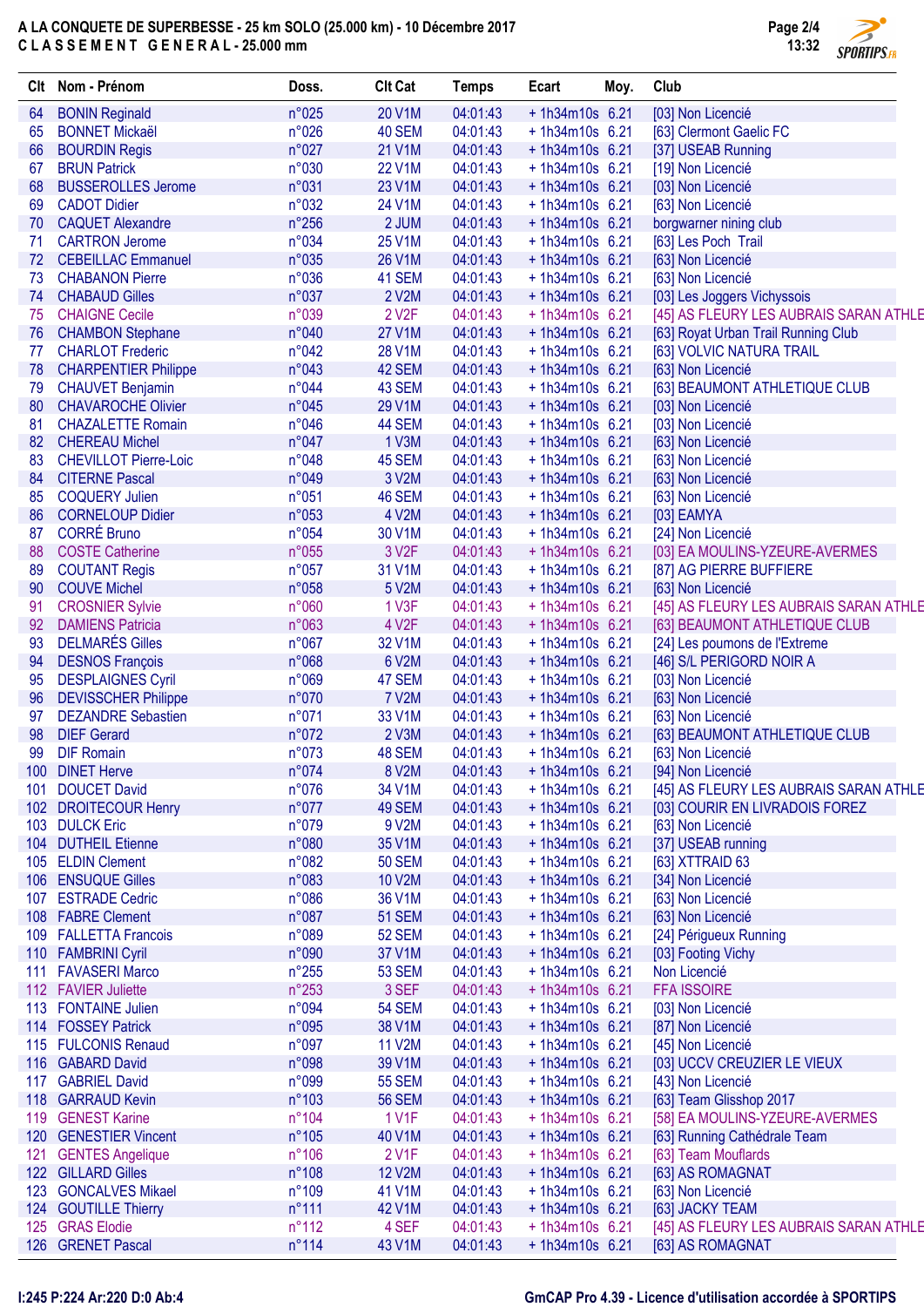# A LA CONQUETE DE SUPERBESSE - 25 km SOLO (25.000 km) - 10 Décembre 2017 C L A S S E M E N T G E N E R A L - 25.000 mm



|     | Clt Nom - Prénom                           | Doss.           | <b>Clt Cat</b>  | <b>Temps</b>         | Ecart            | Moy. | Club                                   |
|-----|--------------------------------------------|-----------------|-----------------|----------------------|------------------|------|----------------------------------------|
|     | 127 GUENAT Nicolas                         | $n^{\circ}115$  | 57 SEM          | 04:01:43             | $+1h34m10s$ 6.21 |      | [03] Non Licencié                      |
|     | 128 GUERAUD Christophe                     | $n^{\circ}116$  | 44 V1M          | 04:01:43             | $+1h34m10s$ 6.21 |      | [44] S/L AC LA CHAPELLE/ERDRE          |
|     | 129 GUERIT Sophie                          | $n^{\circ}117$  | 3 V1F           | 04:01:43             | $+1h34m10s$ 6.21 |      | [45] AS FLEURY LES AUBRAIS SARAN ATHLE |
|     | 130 GUERTIN Pascal                         | $n^{\circ}118$  | 13 V2M          | 04:01:43             | $+1h34m10s$ 6.21 |      | [37] Non Licencié                      |
| 131 | <b>GUIBAL Julien</b>                       | $n^{\circ}119$  | <b>58 SEM</b>   | 04:01:43             | $+1h34m10s$ 6.21 |      | [46] Non Licencié                      |
|     | 132 GUILLAUME Jean-Marc                    | $n^{\circ}120$  | <b>14 V2M</b>   | 04:01:43             | $+1h34m10s$ 6.21 |      | [69] ASM                               |
|     | 133 HARAMBOURE Alexis                      | $n^{\circ}123$  | <b>59 SEM</b>   | 04:01:43             | $+1h34m10s$ 6.21 |      | [43] CLUB ATHLETIC BRIOUDE             |
|     | 134 JASMIN Denis                           | $n^{\circ}126$  | 45 V1M          | 04:01:43             | $+1h34m10s$ 6.21 |      | [37] Non Licencié                      |
|     | 135 JUSSIAME Franck                        | $n^{\circ}128$  | 46 V1M          | 04:01:43             | $+1h34m10s$ 6.21 |      | [86] Non Licencié                      |
|     | 136 KHELOUFI Djamel                        | $n^{\circ}129$  | 60 SEM          | 04:01:43             | $+1h34m10s$ 6.21 |      | [63] VOLVIC NATURA TRAIL               |
|     | 137 KLETZGER Gregory                       | $n^{\circ}130$  | 47 V1M          | 04:01:43             | $+1h34m10s$ 6.21 |      | [63] Non Licencié                      |
|     | 138 KREMER Gregory                         | $n^{\circ}131$  | 48 V1M          | 04:01:43             | $+1h34m10s$ 6.21 |      | [03] Non Licencié                      |
|     | 139 LAHAYE Vincent                         | $n^{\circ}135$  | 49 V1M          | 04:01:43             | $+1h34m10s$ 6.21 |      | [18] Non Licencié                      |
|     | 140 LAMIRAND Etienne                       | $n^{\circ}136$  | 61 SEM          | 04:01:43             | $+1h34m10s$ 6.21 |      | [26] Non Licencié                      |
|     | 141 LAROCHE ALBAN                          | $n^{\circ}260$  | <b>15 V2M</b>   | 04:01:43             | $+1h34m10s$ 6.21 |      | <b>AGPB</b>                            |
|     | 142 LATTARD Lionel                         | $n^{\circ}138$  | 3 V3M           | 04:01:43             | $+1h34m10s$ 6.21 |      | [63] Non Licencié                      |
|     | 143 LEFEBVRE Julie                         | $n^{\circ}$ 142 | 5 SEF           | 04:01:43             | $+1h34m10s$ 6.21 |      | [45] AS FLEURY LES AUBRAIS SARAN ATHLE |
|     | 144 LEFRANCOIS Rudy                        | $n^{\circ}$ 143 | 62 SEM          | 04:01:43             | $+1h34m10s$ 6.21 |      | [63] Non Licencié                      |
|     | 145 LEJEUNE Michel                         | $n^{\circ}145$  | <b>16 V2M</b>   | 04:01:43             | $+1h34m10s$ 6.21 |      | [45] Non Licencié                      |
|     | 146 LEMBLE Antonin                         | $n^{\circ}$ 146 | 63 SEM          | 04:01:43             | $+1h34m10s$ 6.21 |      | [63] Non Licencié                      |
|     | 147 LEPRIEUR Eric                          | $n^{\circ}$ 148 | 50 V1M          | 04:01:43             | $+1h34m10s$ 6.21 |      | [45] AS FLEURY LES AUBRAIS SARAN ATHLE |
|     | 148 LEROY Jean Christophe                  | $n^{\circ}$ 149 | 51 V1M          | 04:01:43             | $+1h34m10s$ 6.21 |      | [63] Non Licencié                      |
|     | 149 LEYSENNE Christophe                    | $n^{\circ}150$  | 52 V1M          | 04:01:43             | $+1h34m10s$ 6.21 |      | [87] AG PIERRE BUFFIERE                |
|     | 150 MALAVAL Fabien                         | $n^{\circ}152$  | 64 SEM          | 04:01:43             | $+1h34m10s$ 6.21 |      | [19] LA GRAULE NATURE                  |
|     | 151 MALLET Gaetan                          | $n^{\circ}153$  | <b>65 SEM</b>   | 04:01:43             | $+1h34m10s$ 6.21 |      | [63] AS ROMAGNAT                       |
|     | 152 MARGIEWES Sylvain                      | $n^{\circ}154$  | 53 V1M          | 04:01:43             | $+1h34m10s$ 6.21 |      | [63] VOLVIC NATURA TRAIL               |
|     | 153 MAS Sebastien                          | $n^{\circ}156$  | 66 SEM          | 04:01:43             | $+1h34m10s$ 6.21 |      | [19] UNION DES ASSOCIATIONS SPORTIVES  |
|     | 154 MASCLAUX Sylvie                        | $n^{\circ}157$  | 4 V1F           | 04:01:43             | $+1h34m10s$ 6.21 |      | [63] RCC                               |
|     | 155 MERCIER François                       | $n^{\circ}159$  | 54 V1M          | 04:01:43             | $+1h34m10s$ 6.21 |      | [63] NBZ TRAIL                         |
|     | 156 MICHEL Stanislas                       | $n^{\circ}162$  | 55 V1M          | 04:01:43             | $+1h34m10s$ 6.21 |      | [37] Non Licencié                      |
|     | 157 MILON Franck                           | $n^{\circ}164$  | <b>17 V2M</b>   | 04:01:43             | $+1h34m10s$ 6.21 |      | [03] ULTRA MARATHON FRANCE             |
|     | 158 MILON Philippe                         | $n^{\circ}163$  | <b>18 V2M</b>   | 04:01:43             | $+1h34m10s$ 6.21 |      |                                        |
|     | 159 MONGARET Franck                        | $n^{\circ}165$  |                 |                      |                  |      | $[03]$ TEAM R B                        |
|     |                                            | $n^{\circ}166$  | 56 V1M<br>6 SEF | 04:01:43             | $+1h34m10s$ 6.21 |      | [03] Non Licencié                      |
|     | 160 MONIOT Julie                           |                 |                 | 04:01:43<br>04:01:43 | $+1h34m10s$ 6.21 |      | [03] EA MOULINS-YZEURE-AVERMES         |
| 161 | <b>MONTORIER Serge</b><br>162 MOREAU David | $n^{\circ}167$  | 4 V3M           |                      | $+1h34m10s$ 6.21 |      | [63] AS ROMAGNAT                       |
|     |                                            | $n^{\circ}168$  | 57 V1M          | 04:01:43             | $+1h34m10s$ 6.21 |      | [18] SANCERRE RUNNING                  |
|     | 163 MOTA Sergio                            | n°169           | 58 V1M          | 04:01:43             | $+1h34m10s$ 6.21 |      | [63] Non Licencié                      |
|     | 164 NESPOULOUS Fabien                      | $n^{\circ}170$  | 59 V1M          | 04:01:43             | $+1h34m10s$ 6.21 |      | [63] Non Licencié                      |
|     | 165 NIBAU Aurelien                         | $n^{\circ}172$  | 67 SEM          | 04:01:43             | $+1h34m10s$ 6.21 |      | [63] Non Licencié                      |
|     | 166 NIBAU Aurelien                         | $n^{\circ}171$  | 68 SEM          | 04:01:43             | +1h34m10s 6.21   |      | [63] Non Licencié                      |
|     | 167 ORTEGA yannick                         | $n^{\circ}261$  | 69 SEM          | 04:01:43             | $+1h34m10s$ 6.21 |      | Non Licencié                           |
|     | 168 PASCAL Laurent                         | $n^{\circ}175$  | 60 V1M          | 04:01:43             | $+1h34m10s$ 6.21 |      | [63] Non Licencié                      |
|     | 169 PATRAS Cyril                           | $n^{\circ}176$  | 61 V1M          | 04:01:43             | $+1h34m10s$ 6.21 |      | [45] MAUVES ATTITUDES RUNNING _TRAIL   |
|     | 170 PERBET Sebastien                       | $n^{\circ}177$  | 62 V1M          | 04:01:43             | $+1h34m10s$ 6.21 |      | [63] Non Licencié                      |
| 171 | <b>PERNE Magalie</b>                       | $n^{\circ}178$  | 5 V1F           | 04:01:43             | $+1h34m10s$ 6.21 |      | [37] Non Licencié                      |
|     | 172 PETIT Laurent                          | $n^{\circ}179$  | 63 V1M          | 04:01:43             | $+1h34m10s$ 6.21 |      | [46] Non Licencié                      |
|     | 173 PHILIPPEAU Lionel                      | $n^{\circ}181$  | 64 V1M          | 04:01:43             | $+1h34m10s$ 6.21 |      | [45] AS FLEURY LES AUBRAIS SARAN ATHLE |
|     | 174 PIC Daniel                             | n°182           | 65 V1M          | 04:01:43             | $+1h34m10s$ 6.21 |      | [63] Non Licencié                      |
|     | 175 POINTARD Axel                          | $n^{\circ}185$  | 1 ESM           | 04:01:43             | $+1h34m10s$ 6.21 |      | [63] Non Licencié                      |
|     | 176 POISSONNIER Francois                   | $n^{\circ}186$  | 1 V4M           | 04:01:43             | $+1h34m10s$ 6.21 |      | [63] BEAUMONT ATHLETIQUE CLUB          |
| 177 | <b>POMMIER Pauline</b>                     | $n^{\circ}187$  | 7 SEF           | 04:01:43             | $+1h34m10s$ 6.21 |      | [03] Non Licencié                      |
|     | 178 POTIER Frederic                        | n°189           | <b>19 V2M</b>   | 04:01:43             | $+1h34m10s$ 6.21 |      | [19] poch trail                        |
|     | 179 POUSSOU Franck                         | $n^{\circ}$ 190 | 66 V1M          | 04:01:43             | $+1h34m10s$ 6.21 |      | [46] Poch trail                        |
|     | 180 PUGET Simon                            | n°191           | 67 V1M          | 04:01:43             | $+1h34m10s$ 6.21 |      | [58] SANCERRE RUNNING                  |
| 181 | <b>PUTTY Subhash</b>                       | $n^{\circ}$ 192 | 20 V2M          | 04:01:43             | $+1h34m10s$ 6.21 |      | [60] Non Licencié                      |
|     | 182 QUESNE Jean-Luc                        | n°194           | 5 V3M           | 04:01:43             | $+1h34m10s$ 6.21 |      | [63] Non Licencié                      |
|     | 183 QUIGNON Thibaut                        | $n^{\circ}$ 195 | <b>70 SEM</b>   | 04:01:43             | $+1h34m10s$ 6.21 |      | [80] Non Licencié                      |
|     | 184 QUÉRAT Jean-Daniel                     | n°193           | 68 V1M          | 04:01:43             | $+1h34m10s$ 6.21 |      | [63] BEAUMONT ATHLETIQUE CLUB          |
|     | 185 RABATE Philippe                        | $n^{\circ}$ 196 | 21 V2M          | 04:01:43             | $+1h34m10s$ 6.21 |      | [24] Non Licencié                      |
|     | 186 RACANA Nicolas                         | $n^{\circ}$ 197 | 69 V1M          | 04:01:43             | $+1h34m10s$ 6.21 |      | [63] AS ROMAGNAT                       |
| 187 | <b>RAFFIN Emmanuel</b>                     | $n^{\circ}200$  | 70 V1M          | 04:01:43             | +1h34m10s 6.21   |      | [69] Non Licencié                      |
|     | 188 RAFFIS Didier                          | n°201           | <b>22 V2M</b>   | 04:01:43             | $+1h34m10s$ 6.21 |      | [63] Non Licencié                      |
|     | 189 RAMAIN Daniel                          | $n^{\circ}202$  | 6 V3M           | 04:01:43             | $+1h34m10s$ 6.21 |      | [43] CLUB ATHLETIC BRIOUDE             |
|     |                                            |                 |                 |                      |                  |      |                                        |

### I:245 P:224 Ar:220 D:0 Ab:4 GmCAP Pro 4.39 - Licence d'utilisation accordée à SPORTIPS